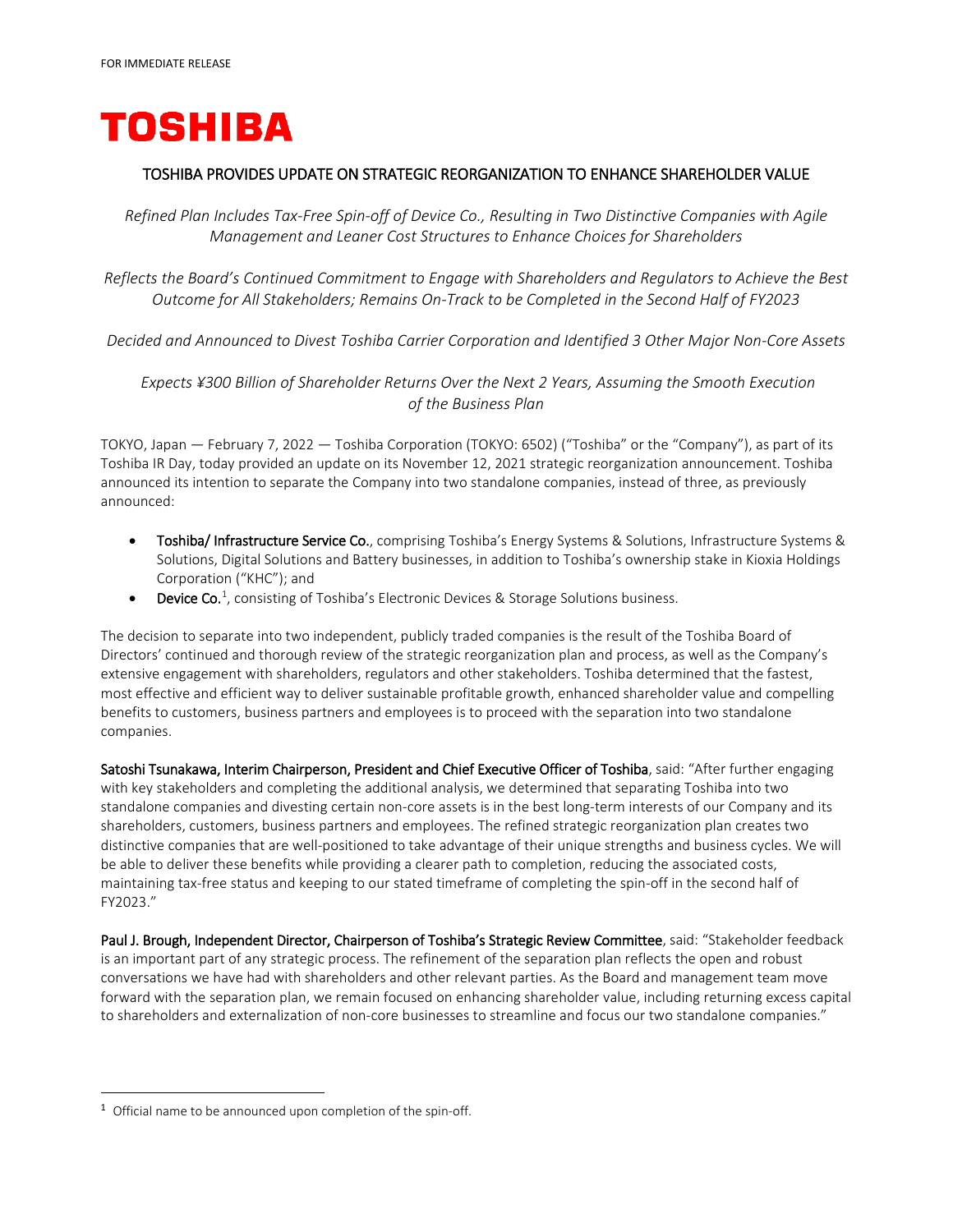# Overview of the Two Companies

### Toshiba/ Infrastructure Service Co.

Infrastructure Service Co. will consist of Toshiba's Energy Systems & Solutions, Infrastructure Systems & Solutions, Digital Solutions and Battery businesses, in addition to Toshiba's ownership stake in KHC. Its products and services will include power generation, transmission and distribution, renewable energy, energy management, systems solutions for public infrastructure, railways and industry, and IT solutions for government agencies and private companies. Its increased focus, combined with its innovative technological solutions, will enable it to play a leading role in driving the transition to renewable energy to meet ambitious global carbon neutrality goals and advancing infrastructure resilience.

Toshiba/ Infrastructure Service Co. is expected to have net sales of ¥1.52 trillion in FY2021 and is projected to grow at a compound annual growth rate ("CAGR") of 5.3%, reaching ¥1.87 trillion by FY2025. It also expects to improve operating income margins from 3.6% to 6.4% over the same period.

While maximizing shareholder's value, Toshiba will immediately monetize its shares in KHC to the extent which is practically possible to conduct, and will return the net proceeds in full to shareholders, within the limits stipulated by applicable laws and regulations. The Company plans to put forward a shareholder resolution outlining its plans for its KHC holdings at the upcoming extraordinary general meeting of shareholders ("EGM"), which will take place in March 2022.

### Device Co.

Device Co.'s structure remains unchanged from the announcement on November 12, 2021. It will comprise Toshiba's Electronic Devices & Storage Solutions business. Its products will include power semiconductors (silicon, compounds), optical semiconductors, analog integrated circuits, high-capacity hard disk drives ("HDD") for data centers (nearline HDDs) and semiconductor manufacturing equipment. It will be a leader in supporting the evolution of social and IT infrastructure.

Device Co. is expected to have ¥860 billion in net sales in FY2021 and is projected – when excluding the memory resale portion – to grow at a CAGR of 4.1%, reaching ¥1.01 trillion by FY2025. It expects operating income margins to improve from 6.4% in FY2021 to 7.9% by FY2025.

## Separation Timeline

Device Co. will be spun-off from Toshiba and company stock of Device Co. will be distributed to Toshiba's shareholders at the time of the spin-off record date. Toshiba is working with relevant authorities and advisors to determine the best and the most effective and efficient way to spin-off the business with an intention of effecting the transaction in a taxqualified spin-off structure via the recent tax reform legislation in Japan.

The reorganization remains on track to be completed in the second half of fiscal year 2023, subject to the completion of necessary procedures, including the approval from Toshiba's general shareholder meeting and fulfillment of all review requirements from relevant authorities. The financial results of Device Co. must be audited for a two-year period, beginning with FY2021 results, before the spin-offs can be completed.

## Non-Core Assets

As part of the strategic reorganization process, Toshiba separately announced today that it has entered into an agreement to sell its joint venture stake in Toshiba Carrier Corporation to the Carrier Group for approximately ¥100 billion. The Company is also moving forward with divestiture plans for Toshiba Elevator and Building Systems Corporation and Toshiba Lighting & Technology Corporation. In developing its strategic plan, Toshiba has designated Toshiba Tec Corporation (TOKYO:6588) as a non-core business. Toshiba will work with Toshiba Tec in the short-term, to the extent practical, to facilitate Toshiba Tec's own mid- to long-term business plan following this designation.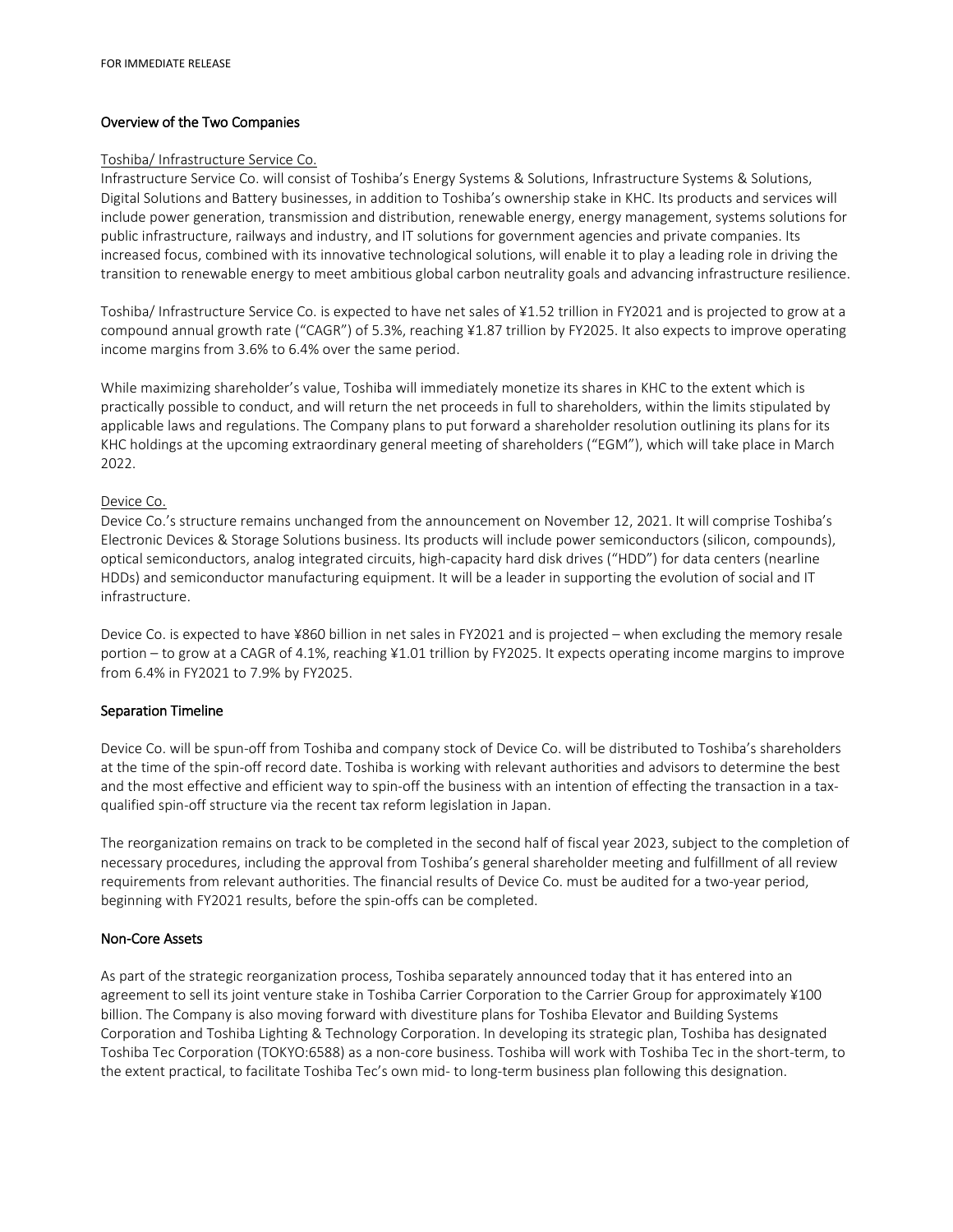#### Shareholder Returns

As Toshiba announced in November 2021, any capital in excess of the appropriate level of capital will be used to fund shareholder returns, including share repurchases in FY2022 and FY2023, to the extent that it would not interfere with the smooth execution of the business separation.

After reviewing the updated capital requirements to support Toshiba's growth plans, it is expected that the capital will exceed the appropriate capital level by approximately ¥300 billion in the next two years, assuming the smooth execution of the business plan disclosed today. This excess capital will be used for shareholder returns to the extent that it does not interfere with the smooth execution of the spin-off. The Company disclosed an ¥100 billion plan in November 2021, and today announced that it expects to increase the amount by ¥200 billion.

### Toshiba IR Day

Toshiba will host its IR Day on February 7 and 8 for a review and explanation of the business strategies for Toshiba/ Infrastructure Services Co and Device Co. The English live streaming is scheduled to start at 13:00 JST on both days. More details on Toshiba's IR Day are available on the Company's Investor Relations page.

#### About Toshiba Corporation

Toshiba Corporation leads a global group of companies that combines knowledge and capabilities from over 140 years of experience in a wide range of businesses—from energy and social infrastructure to electronic devices—with worldclass capabilities in information processing, digital and AI technologies. Guided by the Basic Commitment of the Toshiba Group, "Committed to People, Committed to the Future," Toshiba contributes to society's positive development with services and solutions that lead to a better world. The Group and its 120,000 employees worldwide secured annual sales of 3.1 trillion yen (US\$27.5 billion) in fiscal year 2020.

Find out more about Toshiba a[t www.global.toshiba/ww/outline/corporate.html](http://www.global.toshiba/ww/outline/corporate.html)

###